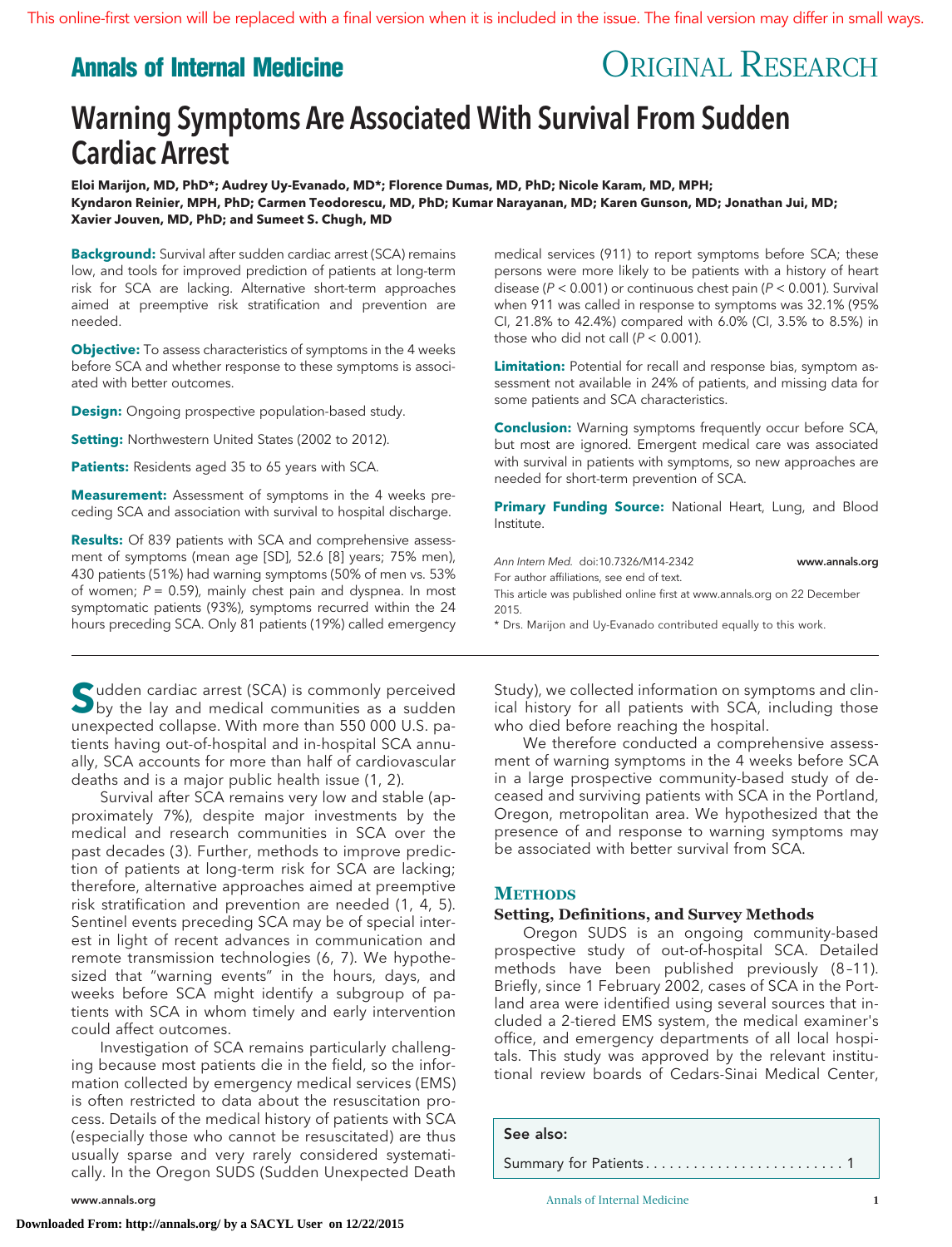This online-first version will be replaced with a final version when it is included in the issue. The final version may differ in small ways.

ORIGINAL RESEARCH Warning Symptoms and Sudden Cardiac Arrest

### EDITORS' NOTES

### **Context**

Because many persons do not survive sudden cardiac arrest (SCA), we need better ways to prevent it.

### **Contribution**

The researchers collected information about the 4 weeks before SCA from survivors, family members, friends, medical records, and emergency response records. About one half of patients with information had warning symptoms in those 4 weeks that often recurred during the 24 hours before SCA. Most patients ignored their symptoms.

### **Caution**

Information was not available for about one quarter of patients.

### Implication

Warning symptoms may provide an opportunity to prevent SCA.

Los Angeles, California, and Oregon Health & Science University, Portland, Oregon.

We defined SCA as an unexpected loss of pulse, without obvious extracardiac cause, and rapid collapse with specific resuscitation records available. We excluded SCAs occurring in a patient with a prior terminal condition, such as cancer that was not in remission or end-stage chronic obstructive lung disease. At the time of adjudication, 3 physicians had access to lifetime medical history with all available hospital and outpatient medical records, including information on prior symptoms.

Variables considered in the present analysis included demographics, circumstances of occurrence, and resuscitation data according to the revised Utstein style (12). In addition to the data from EMS and the medical examiner, an Oregon SUDS working group collected and assessed the lifetime medical history for deceased patients and survivors, including symptom assessment before SCA, by reviewing records of all inpatient and outpatient visits from the Portland area hospitals. The principal outcome was survival to hospital discharge; such data were available for all decedents and survivors.

### **Assessment of Symptoms Before SCA**

Symptoms and their frequency were characterized during the 4 weeks before SCA among patients aged 35 to 65 years, and adjudicated from February 2002 to February 2012. The data on symptoms were collected by the Oregon SUDS investigators based on information documented by the EMS team (in the field), intensivists or cardiologists (at 16 hospitals), and physicians (in the community). Symptom assessment recorded on the EMS prehospital care report was derived from several sources, including information provided by family

at the scene, witnesses, and survivors of SCA. In addition, available hospital and outpatient medical records for all patients were systematically analyzed for information about symptoms.

Symptoms were categorized as absent, present, or not evaluable based on the extent of information available and the agreement of investigators. Symptoms were considered "absent" when there was no record of any medical consultation during the 4 weeks preceding SCA, at least 1 of the other sources specifically ascertained the absence of any symptoms, and none of the other sources reported any symptoms. Symptoms were considered "present" if they were documented by at least 1 of the sources. Of note, symptoms starting immediately before SCA (symptoms with instantaneous collapse) were considered "no symptoms" because they would have been unlikely to lead to any early intervention.

Symptoms were classified as chest pain (subclassified as typical and atypical), dyspnea, palpitations, syncope, and other (including abdominal pain, nausea or vomiting, back pain, and miscellaneous symptoms). Finally, the presence of ongoing typical influenza-like symptoms was also evaluated. In cases of multiple symptoms (combined symptoms), chest pain was designated as the principal symptom when present. Time intervals from the onset of a symptom to SCA were categorized into 4 groups where possible (98%): within the first hour 24 hours or less 7 days or less, and 4 weeks or less before SCA.

Symptoms were considered "not acted on" if patients, relatives, or witnesses did not attempt to contact EMS (911) in response to symptoms that occurred before SCA.

### **Statistical Analysis**

This report was prepared in compliance with the STROBE (Strengthening the Reporting of Observational Studies in Epidemiology) checklist for observational studies (13, 14). The characteristics of SCA were reported as means (SDs), proportions, medians, and interquartile ranges as appropriate. Comparisons between groups used the chi-square test for categorical variables and the t test for continuous variables. A logistic regression model was used to compare survival to hospital discharge by 911 call in patients with symptoms. Covariates included age, sex, and meaningful independent variables according to Utstein guidelines (12). Missing values for covariates were accounted for using multiple imputations (mi impute command in Stata, version 11.0 [StataCorp]) by chained equations. Imputation models included terms for age, sex, location, witnessed and cardiopulmonary resuscitation status, initial rhythm, timing, onset, diabetes, dyslipidemia, body mass index, hypertension, current smoking, coronary artery disease, time to intervention, and the outcome. We used 10 imputations and Rubin rules to combine the results (15, 16). The results were similar to those from a complete-case analysis, so only results using multiply imputed data are presented as primary results. Sensitivity analyses were done to assess the rela-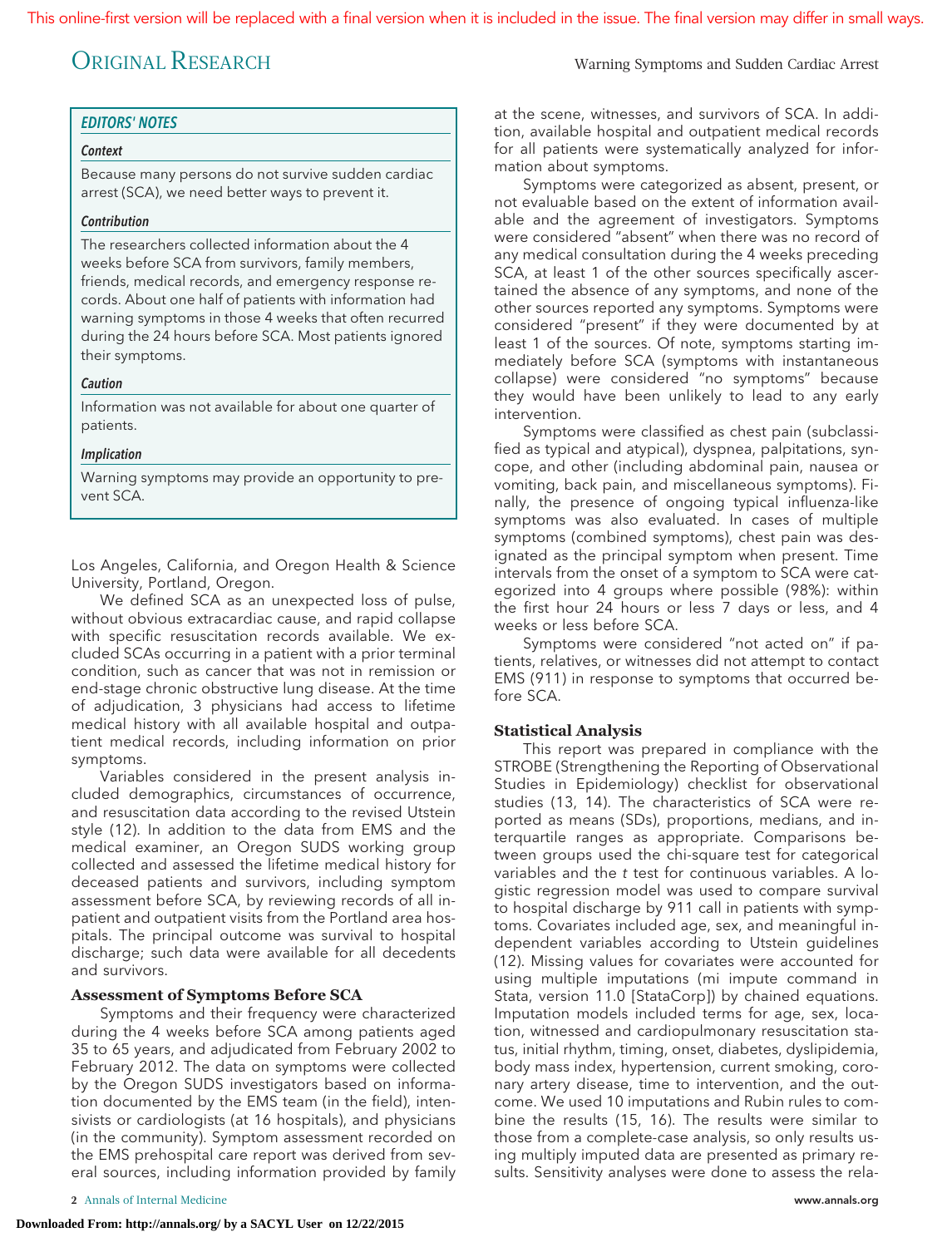## Warning Symptoms and Sudden Cardiac Arrest **ORIGINAL RESEARCH**



tionship between survival and a 911 call, with additional adjustment for possible confounding due to the hospital or period (before and after 2005). Differences were assumed to be statistically significant for a 2-tailed probability ( $P \le 0.05$ ). We calculated 95% CIs when appropriate. All data were analyzed using STATA software.

### **Role of Funding Source**

The National Heart, Lung, and Blood Institute provided funding for the study. The funding source had no role in the design, conduct, and analysis of the study or in the decision to submit the manuscript for publication.

### **RESULTS**

### **Frequency of Warning Signs and Associated Characteristics**

**Downloaded From: http://annals.org/ by a SACYL User on 12/22/2015**

Sixteen hospitals in the Portland area were included, with the median number of patients per hospital of 71 (IQR, 56 to 81). Overall, symptom data were not available for analysis in 260 patients (24%) because of insufficient or conflicting documentation (Figure 1 and Appendix Table 1, available at [www.annals.org\)](http://www.annals.org). Reasons for not having symptom data included the absence of witnesses and relatives before and at the time of SCA and no medical report recorded in the area during the previous 4 weeks (166 patients); witnesses

www.annals.org Annals of Internal Medicine **3**

or relatives could not provide clear information in the absence of a specific medical record (69 patients); information on symptoms provided by patients, witnesses, or relatives considered as being too nonspecific to make definite conclusions (23 patients); and brain injury with significant cognitive dysfunction (2 patients). Patients without symptom assessment were more likely to not have a witness (65.4% vs. 43.3%) (Appendix Table 2, available at [www.annals.org\)](http://www.annals.org). The most common source for symptom information was the Oregon EMS personnel, in 766 patients (91%) overall (Appendix Table 1), who were trained to gather important information in the field.

Of the 839 patients with symptom assessment, 430 patients (51%) presented with at least 1 symptom within the 4 weeks before SCA (Figure 1), with similar frequency in men and women (50% vs. 53%;  $P = 0.59$ ). Of the 430 patients with symptoms, 51 had consulted a family or specialist physician during the 4 weeks before SCA.

Patient characteristics according to the presence or absence of warning symptoms are described in Table 1. Overall, characteristics of patients with and without symptoms before SCA were similar, including medical history. Patients with symptoms (vs. no symptoms) were more likely to be at home at the time of SCA (76% vs. 64%; P < 0.001). Response times (between 911 call and EMS arrival) were similar in both groups (mean [SD], 6.9 [4.1] minutes vs. 7.0 [3.2] minutes;  $P = 0.73$ ), without a significant difference in the proportion with initial shockable rhythm (49% vs. 52%;  $P = 0.40$ ).

### **Characteristics of Symptoms and Temporal Pattern**

The onset of cardiovascular symptoms is summarized in Figure 2. In 334 patients (80%), symptoms started more than 1 hour before SCA, including 147 with onset more than 24 hours before SCA. Among those, 136 (93%) had recurrent new episodes of symptoms during the 24 hours preceding SCA.

The main symptom was chest pain, documented in 199 patients (46%), 151 (76%) of whom had intermittent typical angina. Coronary heart disease was previously identified in 28% of those with chest pain. Dyspnea was present in 78 patients (18%). Of these, 32% previously had congestive heart failure or pulmonary conditions. Syncope or palpitations were found in 22 patients (5%), with the first episode homogeneously distributed during the 4-week period. In 86 patients (20%), symptoms were related to abdominal or other complaints. Finally, typical ongoing influenza-like symptoms were reported in 41 patients (10%). A significant overlap of symptoms was observed, notably chest pain and dyspnea; 65 patients (33%) with chest pain developed concomitant acute dyspnea before SCA. Among those without chest pain, none presented with more than 1 symptom.

The pattern of symptoms significantly differed between men and women (Table 2); men had more chest pain and women had more dyspnea ( $P < 0.001$ ). When the analysis was restricted to cases of SCA with docu-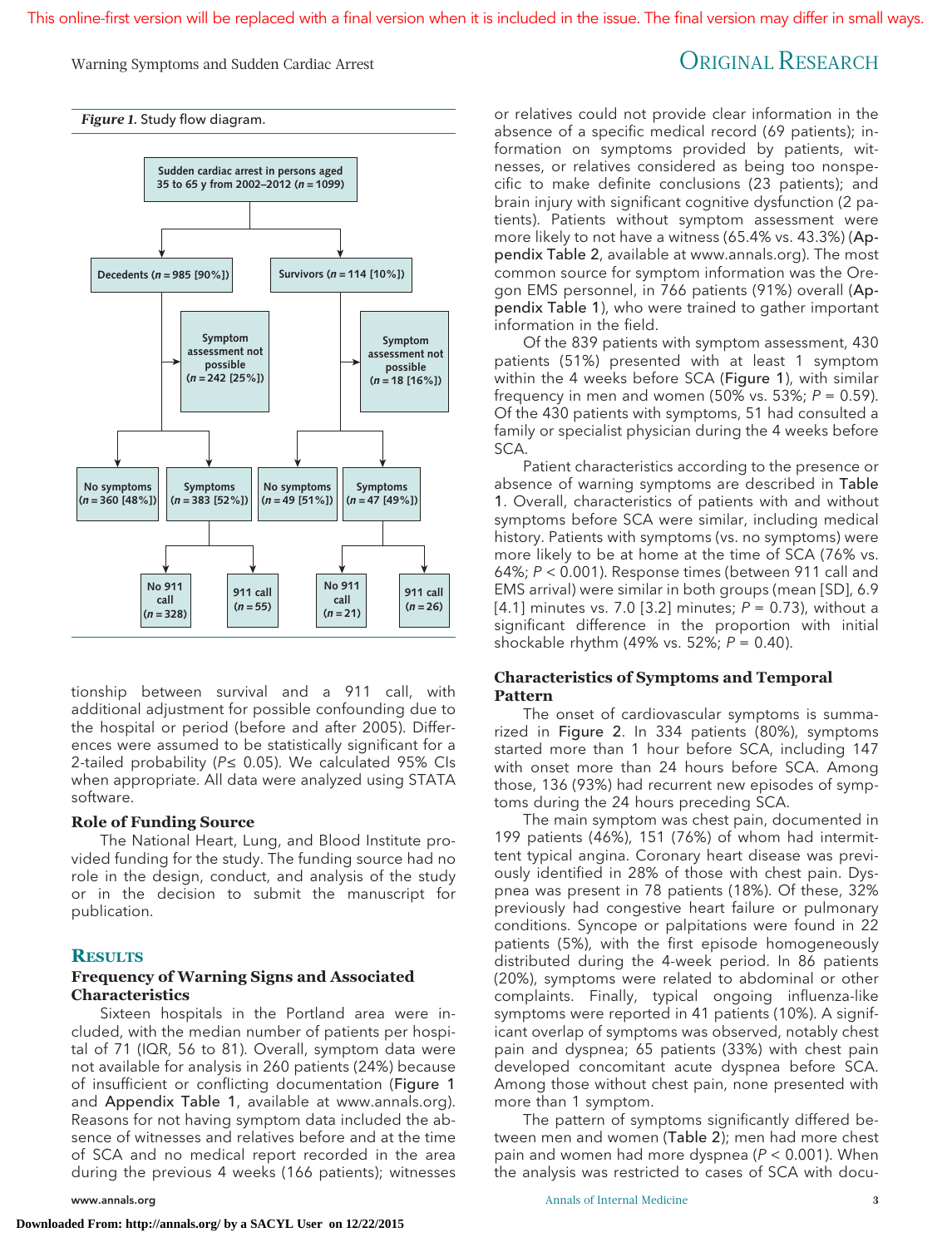## ORIGINAL RESEARCH Warning Symptoms and Sudden Cardiac Arrest

*Table 1.* Characteristics of Patients With SCA Based on Presence or Absence of Symptoms Before the Event\*

**Characteristic Absence of Symptoms (***n* - **409) Presence of Symptoms (***n* - **430)** *P* **Value Demographic data** Mean age (SD), y 52.5 (8) 52.6 (8) 0.84 Male 298 (76.0) 320 (74.4) 0.59 **Timing of SCA** 0.120†<br>Night (midnight-5:59 a.m.) 21 (11.2) 40 (17.2) 0.120† Night (midnight-5:59 a.m.) 21 (11.2)<br>Morning (6:00-11:59 a.m.) 52 (27.8) Morning (6:00-11:59 a.m.) 52 (27.8) 71 (30.4)<br>Afternoon (noon-5:59 p.m.) 57 (30.5) 62 (26.6) Afternoon (noon-5:59 p.m.) 57 (30.5)<br>Evening (6:00-11:59 p.m.) 57 (30.5) Evening (6:00-11:59 p.m.) 57 (30.5) 60 (25.8)<br>Missing 222 197 Missing 222 197 **Type of symptoms** Chest pain – 199 (46.3) Dyspnea – 78 (18.1) Syncope/palpitation Others – 127 (29.5)<br>Missing – 4 Missing >**2 known cardiovascular risk factors** 209 (51.4) 224 (52.3) 0.78 Diabetes mellitus 108 (27.5) 95 (23.0) 0.170† Missing Dyslipidemia 115 (29.3) 117 (28.3) 0.75† Missing 16 16 Systemic hypertension 192 (48.9) 196 (47.3) 0.72† Missing 16 16 Mean body mass index,  $kg/m^2$  31.2 (8) 31.7 (9) 0.69† Missing 105 105 Current smoker 148 (53.6) 204 (64.1) 0.010† Missing 133 112 **Known heart disease** 142 (34.7) 159 (37.0) 0.50 CAD 82 (29.4) 105 (24.4) 0.31 Heart failure 61 (21.9) 63 (19.9) 6.56<br>Atrial fibrillation 63 (12.9) 629 (10.2) 6.29 Atrial fibrillation Pacemaker 6 (2.1) 2 (0.7) 0.110 >**2 known cardiovascular risk factors and/or heart disease** 246 (60.2) 280 (65.1) 0.140 **CAD–related SCA** 218 (79.3) 240 (84.2) 0.160† Missing 145 134

CAD = coronary artery disease; SCA = sudden cardiac arrest. \* Values are numbers (percentages) unless otherwise indicated. Percentages were calculated on the basis of the total number of known events.

† Obtained by using multiple imputation to account for missing data.

mented coronary artery disease, women still had a lower frequency of chest pain (32% vs. 58%;  $P = 0.001$ ).

### **Response to Symptoms and Relationship With Survival Outcome**

Among the 430 patients with symptoms, 81 (19%) called EMS before SCA (Figure 1). Characteristics of patients based on their decision to call 911 are summarized in Table 3. Older age ( $P = 0.020$ ) and a history of heart disease ( $P = 0.001$ ) were associated with 911 calls. Symptoms suggestive of cardiovascular conditions, especially continuous chest pain, were more likely to be associated with 911 calls than all other symptoms (69% vs. 15%; P < 0.001).

*Figure 2.* Warning symptoms in patients with SCA based

on period between onset of symptoms and occurrence of





Among the 81 patients with symptoms who made a 911 call, 63 (78%) developed SCA before the arrival of emergency medical responders, whereas 18 (22%) had SCA in the ambulance on the way to the hospital. Compared with patients who did not call 911 before SCA, those who called had witnesses more often ( $P = 0.001$ ), a higher proportion of bystander cardiopulmonary resuscitation ( $P = 0.001$ ), and a higher rate of initially shockable rhythm  $(P = 0.02)$ .

Survival to hospital discharge was 32.1% (95% CI, 21.8% to 42.4%) compared with 6.0% (CI, 3.5% to 8.5%) in patients who did not call 911 ( $P < 0.001$ ). After adjustment for differences in patients and resuscitation variables, and multiple imputation for missing data, a 911 call remained significantly associated with survival to hospital discharge (odds ratio [OR], 4.82 [CI, 2.23 to 10.43];  $P < 0.001$ ) (Appendix Table 3, available at [www](http://www.annals.org) [.annals.org\)](http://www.annals.org). A sensitivity analysis using complete-case analysis found a significant association (OR, 3.27 [CI, 1.37 to 7.79];  $P = 0.008$ ) as did analyses that controlled for potential confounding due to the hospital (OR, 3.35 [CI, 1.47 to 7.65];  $P = 0.004$ ) and periods before and after 2005 (OR, 5.64 [CI, 2.59 to 12.43]; P = 0.001).

### **DISCUSSION**

To our knowledge, this study is the first comprehensive evaluation of symptoms in the 4 weeks preced-

| Table 2. Warning Symptoms Among Patients With SCA, |  |
|----------------------------------------------------|--|
| by Sex*                                            |  |

| Symptom                 | Men<br>$(n = 320)$ | Women<br>$(n = 110)$ | Total |
|-------------------------|--------------------|----------------------|-------|
| Chest pain              | 173 (54)           | 26(24)               | 199   |
| Dyspnea                 | 45 (14)            | 33(31)               | 78    |
| Syncope or palpitation  | 14(4)              | 8(7)                 | 22    |
| Other                   | 58 (18)            | 28 (25)              | 86    |
| Influenza-like symptoms | 28(9)              | 13(12)               | 41    |

SCA = sudden cardiac arrest.

\* Values are numbers (percentages). Data were missing (specific types of symptoms were not assessable) in 4 patients (2 men and 2 women).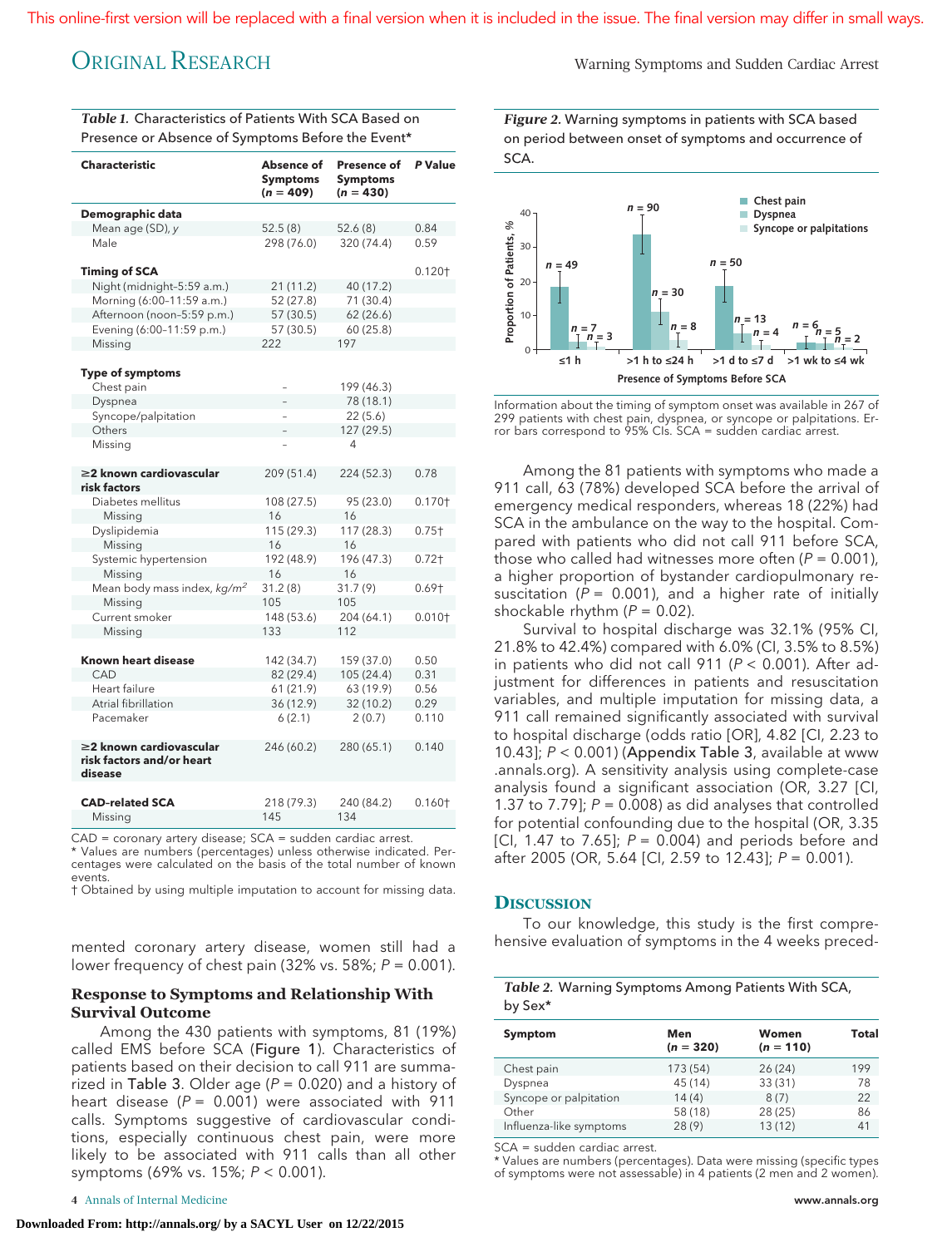Warning Symptoms and Sudden Cardiac Arrest **CORIGINAL RESEARCH** 

*Table 3.* Characteristics and Circumstances of SCA Based on Whether 911 Was Called in Response to Symptoms\*

| Variable                             | <b>911 Call</b><br>$(n = 81)$ | No 911 Call<br>$(n = 349)$ | P Value                |
|--------------------------------------|-------------------------------|----------------------------|------------------------|
| <b>Study period</b>                  |                               |                            | 0.41                   |
| 2002-2005                            | 52 (64.2)                     | 198 (56.7)                 |                        |
| 2006-2009                            | 18 (22.2)                     | 103 (29.5)                 |                        |
| 2010-2012                            | 11 (13.6)                     | 48 (13.8)                  |                        |
|                                      |                               |                            |                        |
| Demographic data                     |                               |                            |                        |
| Mean age (SD), y                     | 54.2(7)                       | 52.2(8)                    | 0.020                  |
| Male                                 | 61(75.3)                      | 259 (74.2)                 | 0.84                   |
|                                      |                               |                            |                        |
| <b>Timing of SCA</b>                 |                               |                            | $0.90 +$               |
| Night (midnight-5:59 a.m.)           | 11(17.7)                      | 29 (17.0)                  |                        |
| Morning (6:00-11:59 a.m.)            | 16(25.8)                      | 55 (32.1)                  |                        |
| Afternoon (noon-5:59 p.m.)           | 20 (32.3)                     | 42 (24.6)                  |                        |
| Evening (6:00-11:59 p.m.)            | 15 (24.2)                     | 45 (26.3)                  |                        |
| Missing                              | 19                            | 178                        |                        |
|                                      |                               |                            |                        |
| <b>Known heart disease</b>           | 45 (55.6)                     | 114 (32.7)                 | < 0.001                |
| CAD                                  | 28 (34.8)                     | 77 (22.1)                  | 0.010                  |
|                                      |                               |                            |                        |
| <b>Type of symptoms</b>              |                               |                            | < 0.001                |
| Chest pain                           | 45 (55.6)                     | 154 (44.6)                 |                        |
| Dyspnea                              | 23 (28.4)                     | 55 (15.9)                  |                        |
| Syncope/palpitation                  | 6(7.4)                        | 16(4.6)                    |                        |
| Others                               | 7(8.6)                        | 120 (34.8)                 |                        |
| Missing                              | $\Omega$                      | $\overline{4}$             |                        |
|                                      |                               |                            |                        |
| <b>Onset of symptoms</b>             |                               |                            | $0.56 +$               |
| $\leq 1 h$                           | 21(28.8)                      | 57 (17.9)                  |                        |
| $\leq 1$ d                           | 32 (43.8)                     | 142 (44.5)                 |                        |
| $\leq 1$ wk                          | 17(23.3)                      | 108 (33.8)                 |                        |
| ≤1 mo                                | 3(4.1)                        | 12(3.8)                    |                        |
| Missing                              | 8                             | 30                         |                        |
|                                      |                               |                            |                        |
| <b>Home occurrence</b>               | 49 (60.5)                     | 278 (79.7)                 | $< 0.001$ †            |
| Missing                              | $\Omega$                      | $\overline{2}$             |                        |
| <b>Witnessed status</b>              |                               |                            |                        |
| No witness                           | 74 (91.4)                     | 182 (52.6)                 | $< 0.001$ <sup>+</sup> |
| Witnessed without CPR                | 7(8.6)                        | 164 (47.4)                 |                        |
|                                      | 43 (53.1)                     | 135 (39.0)                 |                        |
| Witnessed with CPR                   | 31 (38.3)                     | 47 (13.6)                  |                        |
| Missing                              | 0                             | 3                          |                        |
| <b>Mean time from call to EMS</b>    | 6.9(4)                        | 7.0(3)                     | $0.67 +$               |
| arrival (SD), min                    |                               |                            |                        |
| Missing                              | 16                            | 133                        |                        |
|                                      |                               |                            |                        |
| Rhythm                               |                               |                            | $0.020+$               |
| Ventricular fibrillation/tachycardia | 42 (58.4)                     | 112 (45.7)                 |                        |
| Pulseless electrical activity        | 25 (34.7)                     | 60(24.5)                   |                        |
| Asystole                             | 5(6.9)                        | 73 (29.8)                  |                        |
| Missing                              | 10                            | 103                        |                        |
|                                      |                               |                            |                        |

CAD = coronary artery disease; CPR = cardiopulmonary resuscitation; EMS = emergency medical services; SCA = sudden cardiac arrest. \* Values are numbers (percentages) unless otherwise indicated. Percentages were calculated on the basis of the total number of known events.

† Obtained by using multiple imputation to account for missing data.

ing SCA. The findings can be summarized as several key points. First, there is a relatively high frequency of warning signs in middle-aged persons when evaluation is extended to the 4 weeks preceding SCA. Second, these symptoms seem to be frequently ignored or minimized by patients in the community, with at least two thirds of affected patients not seeking urgent medical care, given that most symptoms recurred during the

**Downloaded From: http://annals.org/ by a SACYL User on 12/22/2015**

24-hour period before SCA. Finally, our findings suggest that an early 911 call among patients with symptoms is associated with better survival because in most patients, symptoms recurred in the hours immediately preceding SCA. These findings suggest the potential to enhance short-term prevention of SCA in the future.

The term "sudden" has classically suggested that collapse occurred without warning. Although previous community-based studies that investigated the circumstances before SCA have documented the early warning symptoms in some patients (17, 18), they were mainly focused on symptoms occurring very shortly before SCA was witnessed. Further, findings were limited to those collected in the field by EMS providers and probably underestimated the potential window for timely intervention. Of note, most of our patients with symptoms who eventually developed SCA did not call 911. This is a noteworthy finding because most patients (>90%) who had symptoms during the days and weeks before SCA also had recurrent symptoms in the hours before the event. Not surprisingly, patients with continuous symptoms or with known heart disease seem more likely to call 911, probably because of a better awareness of warning signs. However, two thirds of such patients did not call 911, so there is room for improvement (19).

Our findings emphasize the need to encourage efforts that target public awareness of SCA as a largely fatal event. It is important to reinforce knowledge of prodromal symptoms of SCA in the general public and in patients affected by heart disease and their family members. The recent impressive advances in mobile telecommunication technologies could help improve the management of patients with SCA who have warning symptoms, potentially affording a unique opportunity for early intervention (6). This may be particularly helpful in patients with known heart disease because instant transmission of point-of-care electrocardiograms and the development of automated algorithms could enable comparison with baseline recordings stored in a mobile device (6, 7). Further, using immediate geolocalization to find the closest automatic external defibrillator is technically feasible and potentially beneficial in this setting. Thus, targeted public education to enhance timely reporting of symptoms and develop appropriate response strategies may lead to new paradigms for short-term prevention of SCA. Our results also show that 12% of patients had consulted a physician within the 30 days before SCA and received a systematic work-up. These results show the intrinsic difficulty in estimating the risk for SCA, even in symptomatic patients, and should motivate more focused investigation.

Unlike what has been previously suggested about women (20, 21), a significant proportion of women in our study had cardiac symptoms in the weeks before SCA. The overall frequency of symptoms was similar between men and women, which challenges to some extent the traditional concept that SCA may be more difficult to predict or prevent in women. The pattern of symptoms differed significantly, however, with chest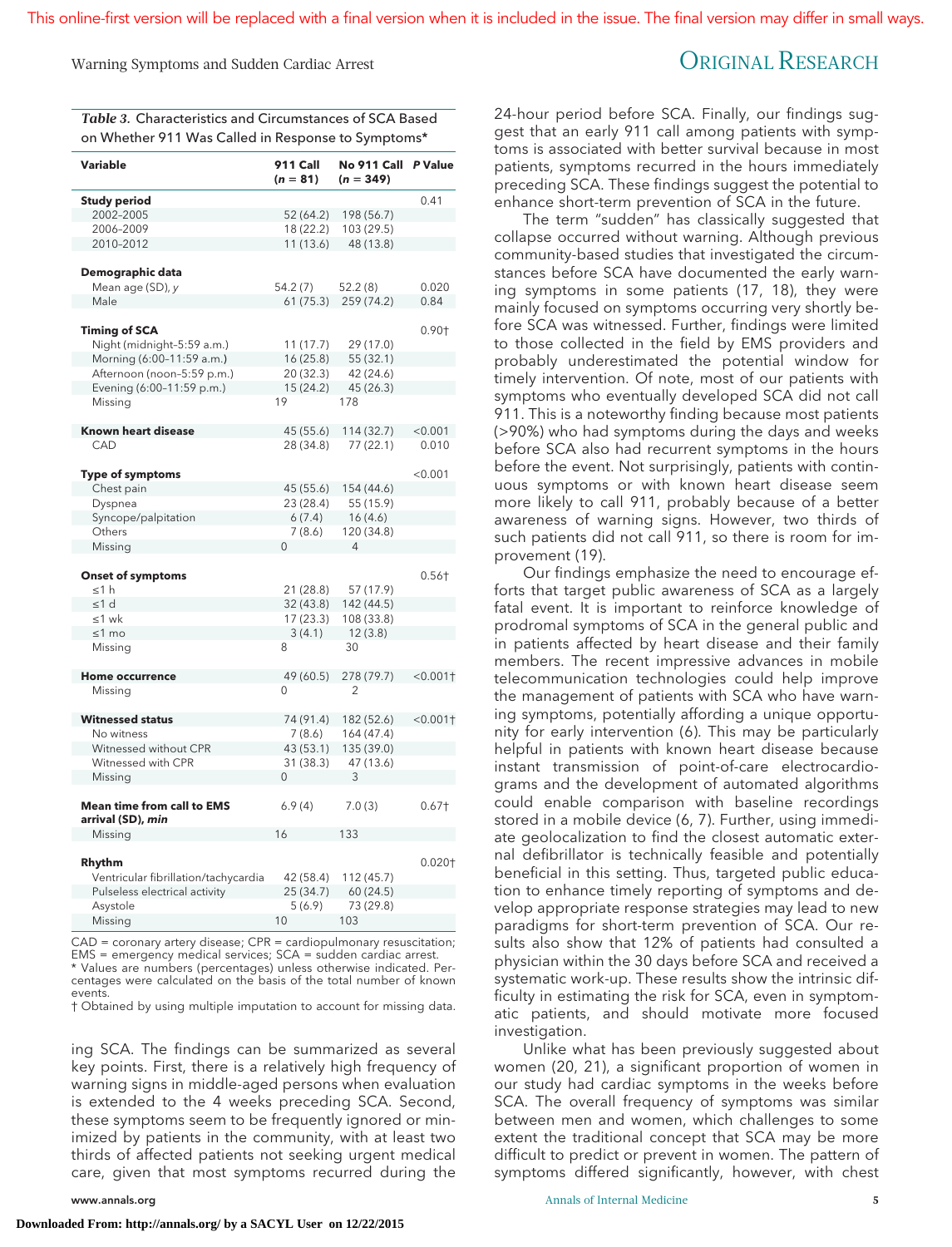ORIGINAL RESEARCH Warning Symptoms and Sudden Cardiac Arrest

pain occurring less often in women, even when our analysis was restricted to cases with definite coronary artery disease. These results seem consistent with recent findings about sex differences in sentinel symptoms before myocardial infarction (22–24).

Although the concept that an early call to EMS improves survival seems intuitive, our findings emphasize that patients who called 911 before SCA had witnesses more often (22% had SCA in front of EMS personnel), a higher rate of cardiopulmonary resuscitation, and a higher rate of initially shockable rhythm. All of these factors have been associated with better survival (3). An early 911 call remains associated with better survival after multiple adjustments on patient characteristics and the circumstances of SCA, so the mechanisms of this association need further investigation.

Preexisting symptoms correlate with a higher chance of initially shockable rhythms (ventricular fibrillation or tachycardia vs. pulseless electrical activity or asystole), and there are 3 possible factors. Studies (25) suggest that the patterns of prodromal symptoms we observed before sudden death (out of hospital) are similar to symptoms observed before nonfatal myocardial infarction; therefore, a high proportion of patients probably had coronary ischemia. We and others (26) have previously reported a higher likelihood of shockable rhythms in patients with coronary disease. Finally, the higher frequency of witnessed events and bystander cardiopulmonary resuscitation, especially in the group that called 911, probably contributed to the higher prevalence of shockable rhythms in patients with preexisting symptoms (27).

Although our results are derived from a unique and comprehensive survey of survivors of SCA and decedents, several limitations warrant consideration. First, because symptom ascertainment was not possible for 24% of our population, there is a potential for bias. In addition, data for many potential confounders were missing. Multiple imputation was used to handle data that were missing for the covariates. Second, our population comprised patients who eventually developed SCA, so the benefit of any early symptom alerts on outcomes may be underestimated because many patients with symptoms and timely and appropriate medical management may not have developed SCA. Third, the specificity of identified symptoms, possibly in combination with other factors, to predict imminent SCA needs further evaluation to improve short-term risk stratification. The ultimate goal would be to optimize triage by EMS or other health care providers. In this regard, our preliminary findings suggest that chest pain and dyspnea may frequently occur together; this seems to agree with previous reports indicating that acute heart failure and myocardial ischemia increases the risk for ventricular arrhythmias (28). Fourth, although EMS remain the most important source of information collected on site, and EMS personnel of the Portland area have systematically received specialized training for information gathering in the setting of SCA since the early 1990s, our results on the proportion of patients with symptoms may be subject to some recall and re-

sponse bias. However, the influence of this potential response bias is probably low because in the setting of SCA both in general and in this evaluation, the proportion of survivors included in the symptom assessment is small (5.6% in our study). Further, the influence of symptoms (leading to an earlier 911 call) on survival is unlikely to be significantly affected by this bias because information on 911 calls was directly ascertained from the EMS system and did not rely on patient or family recall. Finally, this observational study cannot establish a causal association between an early 911 call and survival. The underlying mechanisms behind this association need further investigation.

In summary, a high proportion of middle-aged men and women in the community had warning symptoms before SCA, but most symptoms were ignored. Because a timely response to such symptoms was associated with an increase in survival, our results highlight the potential importance of developing new communitybased strategies for short-term prevention of SCA. Further studies are needed to improve risk stratification among patients with symptoms as well as investigations of whether early intervention based on symptoms may improve outcomes or even prevent SCA.

From Cedars-Sinai Medical Center, Los Angeles, California; Paris Descartes University and European Georges Pompidou Hospital, Paris, France; and Oregon Health & Science University, Portland, Oregon.

**Acknowledgment:** The authors thank all EMS personnel (American Medical Response and Portland and Gresham fire departments), the Oregon State Medical Examiner's Office, and hospitals in the Portland metropolitan area for their assistance; and Dr. Wulfran Bougouin (Paris Sudden Death Expertise Center, Paris, France) and Prof. David S. Celermajer (Sydney Medical School, Sydney, Australia) for their critical review of the manuscript.

**Grant Support:** In part by the National Heart, Lung, and Blood Institute (grants R01HL105170 and R01HL122492; Dr. Chugh). Dr. Marijon was a visiting faculty scientist at the Cedars-Sinai Heart Institute funded by research grant support from the Philip Foundation, Bettencourt Schueller Foundation, French Society of Cardiology, Foundation for Medical Research, and French National Institute of Health and Medical Research.

**Disclosures:** Dr. Chugh reports grants from the National Heart, Lung, and Blood Institute. Dr Marijon reports grants from the Philip Foundation, Bettencourt Schueller Foundation, French Society of Cardiology, Foundation for Medical Research, Fondation Coeur et Artères, and French National Institute of Health and Medical Research outside the submitted work. Authors not named here have disclosed no conflicts of interest. Disclosures can also be viewed at [www.acponline](http://www.acponline.org/authors/icmje/ConflictOfInterestForms.do?msNum=M15-2342) [.org/authors/icmje/ConflictOfInterestForms.do?msNum=M15](http://www.acponline.org/authors/icmje/ConflictOfInterestForms.do?msNum=M15-2342) [-2342.](http://www.acponline.org/authors/icmje/ConflictOfInterestForms.do?msNum=M15-2342)

**Reproducible Research Statement:** Study protocol: Available from Dr. Chugh (e-mail, [sumeet.chugh@cshs.org\)](mailto:sumeet.chugh@cshs.org). Statistical code and data set: Not available.

**Downloaded From: http://annals.org/ by a SACYL User on 12/22/2015**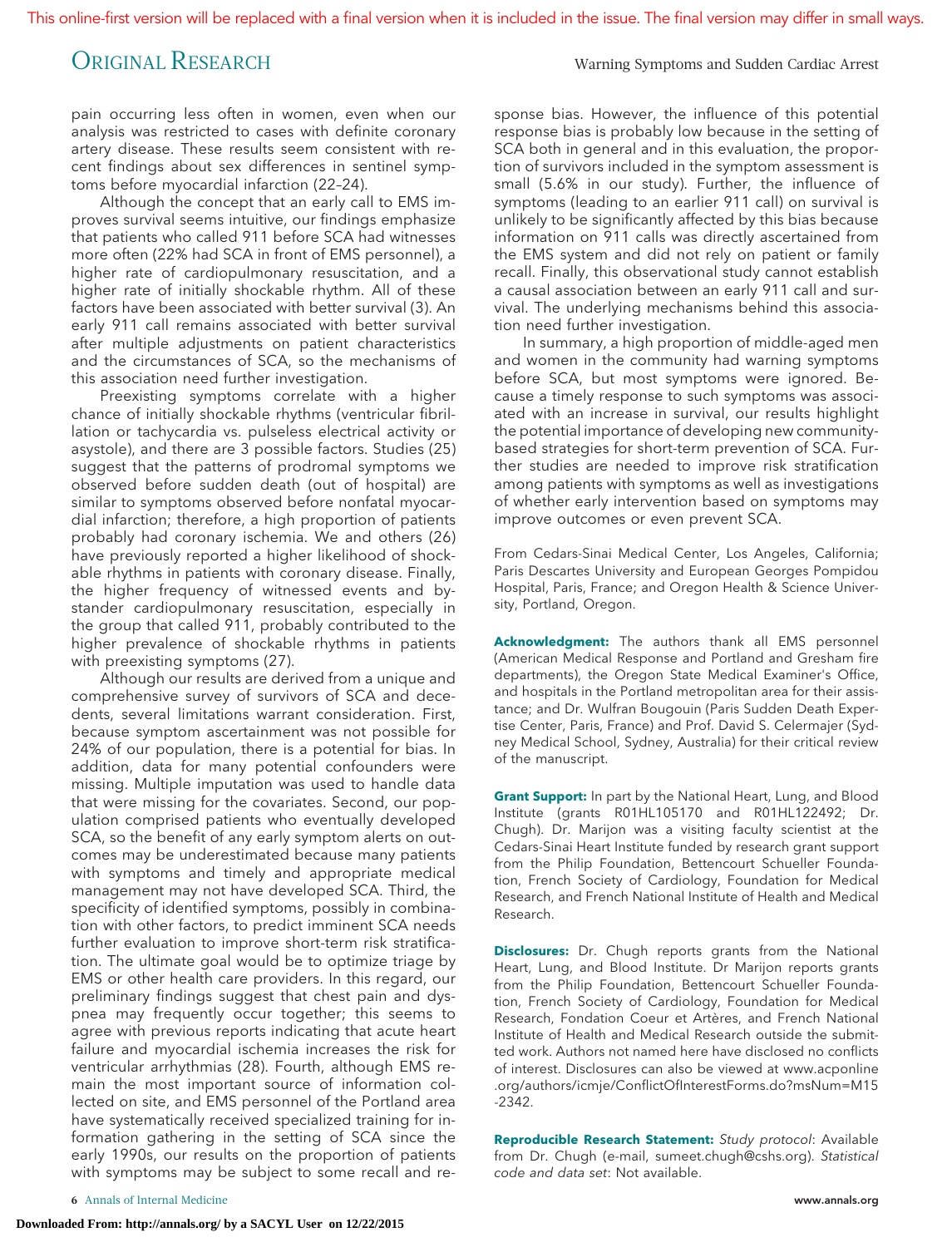Warning Symptoms and Sudden Cardiac Arrest **ORIGINAL RESEARCH** 

**Requests for Single Reprints:** Sumeet S. Chugh, MD, Cedars-Sinai Medical Center, Heart Institute, Advanced Health Sciences Pavilion, Suite A3100, 127 South Vicente Boulevard, Los Angeles, CA 90048; e-mail, [sumeet.chugh@cshs.org.](mailto:sumeet.chugh@cshs.org)

Current author addresses and author contributions are available at [www.annals.org.](http://www.annals.org)

### **References**

1. Go AS, Mozaffarian D, Roger VL, Benjamin EJ, Berry JD, Blaha MJ, et al; American Heart Association Statistics Committee and Stroke Statistics Subcommittee. Heart disease and stroke statistics—2014 update: a report from the American Heart Association. Circulation. 2014;129:e28-e292. [PMID: 24352519]

2. Adabag AS, Luepker RV, Roger VL, Gersh BJ. Sudden cardiac death: epidemiology and risk factors. Nat Rev Cardiol. 2010;7:216- 25. [PMID: 20142817]

3. Sasson C, Rogers MA, Dahl J, Kellermann AL. Predictors of survival from out-of-hospital cardiac arrest: a systematic review and meta-analysis. Circ Cardiovasc Qual Outcomes. 2010;3:63-81. [PMID: 20123673]

4. Pauker SG, Estes NA, Salem DN. Preventing sudden cardiac death: can we afford the benefit? [Editorial]. Ann Intern Med. 2005; 142:664-6. [PMID: 15838073]

5. Achtelik M. Preventing sudden cardiac death [Letter]. Ann Intern Med. 2005;143:756; author reply 756. [PMID: 16287802]

6. Steinhubl SR, Muse ED, Topol EJ. Can mobile health technologies transform health care? JAMA. 2013;310:2395-6. [PMID: 24158428] 7. Topol EJ. Transforming medicine via digital innovation. Sci Transl Med. 2010;2:16cm4. [PMID: 20371472]

8. Noheria A, Teodorescu C, Uy-Evanado A, Reinier K, Mariani R, Gunson K, et al. Distinctive profile of sudden cardiac arrest in middle-aged vs. older adults: a community-based study. Int J Cardiol. 2013;168:3495-9. [PMID: 23684602]

9. Chugh SS, Jui J, Gunson K, Stecker EC, John BT, Thompson B, et al. Current burden of sudden cardiac death: multiple source surveillance versus retrospective death certificate-based review in a large U.S. community. J Am Coll Cardiol. 2004;44:1268-75. [PMID: 15364331]

10. Narayanan K, Reinier K, Uy-Evanado A, Teodorescu C, Chugh H, Marijon E, et al. Frequency and determinants of implantable cardioverter defibrillator deployment among primary prevention candidates with subsequent sudden cardiac arrest in the community. Circulation. 2013;128:1733-8. [PMID: 24048201]

11. Teodorescu C, Reinier K, Uy-Evanado A, Ayala J, Mariani R, Wittwer L, et al. Survival advantage from ventricular fibrillation and pulseless electrical activity in women compared to men: the Oregon Sudden Unexpected Death Study. J Interv Card Electrophysiol. 2012;34:219-25. [PMID: 22406930]

12. Jacobs I, Nadkarni V, Bahr J, Berg RA, Billi JE, Bossaert L, et al; International Liason Committee on Resusitation. Cardiac arrest and cardiopulmonary resuscitation outcome reports: update and simplification of the Utstein templates for resuscitation registries. A statement for healthcare professionals from a task force of the international liaison committee on resuscitation (American Heart Association, European Resuscitation Council, Australian Resuscitation Council, New Zealand Resuscitation Council, Heart and Stroke Foundation of Canada, InterAmerican Heart Foundation, Resuscitation Council of Southern Africa). Resuscitation. 2004;63:233-49. [PMID: 15582757]

13. Vandenbroucke JP, von Elm E, Altman DG, Gøtzsche PC, Mulrow CD, Pocock SJ, et al; STROBE initiative. Strengthening the Reporting of Observational Studies in Epidemiology (STROBE): explanation and elaboration. Ann Intern Med. 2007;147:W163-94. [PMID: 17938389]

14. Vandenbroucke JP. The making of STROBE. Epidemiology. 2007;18:797-9. [PMID: 18049193]

15. White IR, Royston P, Wood AM. Multiple imputation using chained equations: Issues and guidance for practice. Stat Med. 2011;30:377-99. [PMID: 21225900]

16. Sterne JA, White IR, Carlin JB, Spratt M, Royston P, Kenward MG, et al. Multiple imputation for missing data in epidemiological and clinical research: potential and pitfalls. BMJ. 2009;338:b2393. [PMID: 19564179]

17. Nishiyama C, Iwami T, Kawamura T, Kitamura T, Tanigawa K, Sakai T, et al. Prodromal symptoms of out-of-hospital cardiac arrests: a report from a large-scale population-based cohort study. Resuscitation. 2013;84:558-63. [PMID: 23069588]

18. Müller D, Agrawal R, Arntz HR. How sudden is sudden cardiac death? Circulation. 2006;114:1146-50. [PMID: 16952983]

19. Meischke H, Dulberg EM, Schaeffer SS, Henwood DK, Larsen MP, Eisenberg MS. 'Call fast, Call 911': a direct mail campaign to reduce patient delay in acute myocardial infarction. Am J Public Health. 1997;87:1705-9. [PMID: 9357360]

20. Kannel WB, Wilson PW, D'Agostino RB, Cobb J. Sudden coronary death in women. Am Heart J. 1998;136:205-12. [PMID: 9704680]

21. Albert CM, Chae CU, Grodstein F, Rose LM, Rexrode KM, Ruskin JN, et al. Prospective study of sudden cardiac death among women in the United States. Circulation. 2003;107:2096-101. [PMID: 12695299]

22. Graham MM, Westerhout CM, Kaul P, Norris CM, Armstrong PW. Sex differences in patients seeking medical attention for prodromal symptoms before an acute coronary event. Am Heart J. 2008;156: 1210-1216.e1. [PMID: 19033022]

23. Moriel M, Gavrielov-Yusim N, Gottlieb S. Cardiac symptoms in women and men [Letter]. JAMA Intern Med. 2013;173:1929. [PMID: 24217383]

24. Khan NA, Daskalopoulou SS, Karp I, Eisenberg MJ, Pelletier R, Tsadok MA, et al; GENESIS PRAXY Team. Sex differences in acute coronary syndrome symptom presentation in young patients. JAMA Intern Med. 2013;173:1863-71. [PMID: 24043208]

25. Alonzo AA, Simon AB, Feinleib M. Prodromata of myocardial infarction and sudden death. Circulation. 1975;52:1056-62. [PMID: 1182949]

26. Teodorescu C, Reinier K, Dervan C, Uy-Evanado A, Samara M, Mariani R, et al. Factors associated with pulseless electric activity versus ventricular fibrillation: the Oregon sudden unexpected death study. Circulation. 2010;122:2116-22. [PMID: 21060069]

27. Cobb LA, Weaver WD, Fahrenbruch CE, Hallstrom AP, Copass MK. Community-based interventions for sudden cardiac death. Impact, limitations, and changes. Circulation. 1992;85:I98-102. [PMID: 1728511]

28. Bougouin W, Marijon E, Puymirat E, Defaye P, Celermajer DS, Le Heuzey JY, et al; FAST-MI Registry Investigators. Incidence of sudden cardiac death after ventricular fibrillation complicating acute myocardial infarction: a 5-year cause-of-death analysis of the FAST-MI 2005 registry. Eur Heart J. 2014;35:116-22. [PMID: 24258072] doi:10.1093/eurheartj/eht453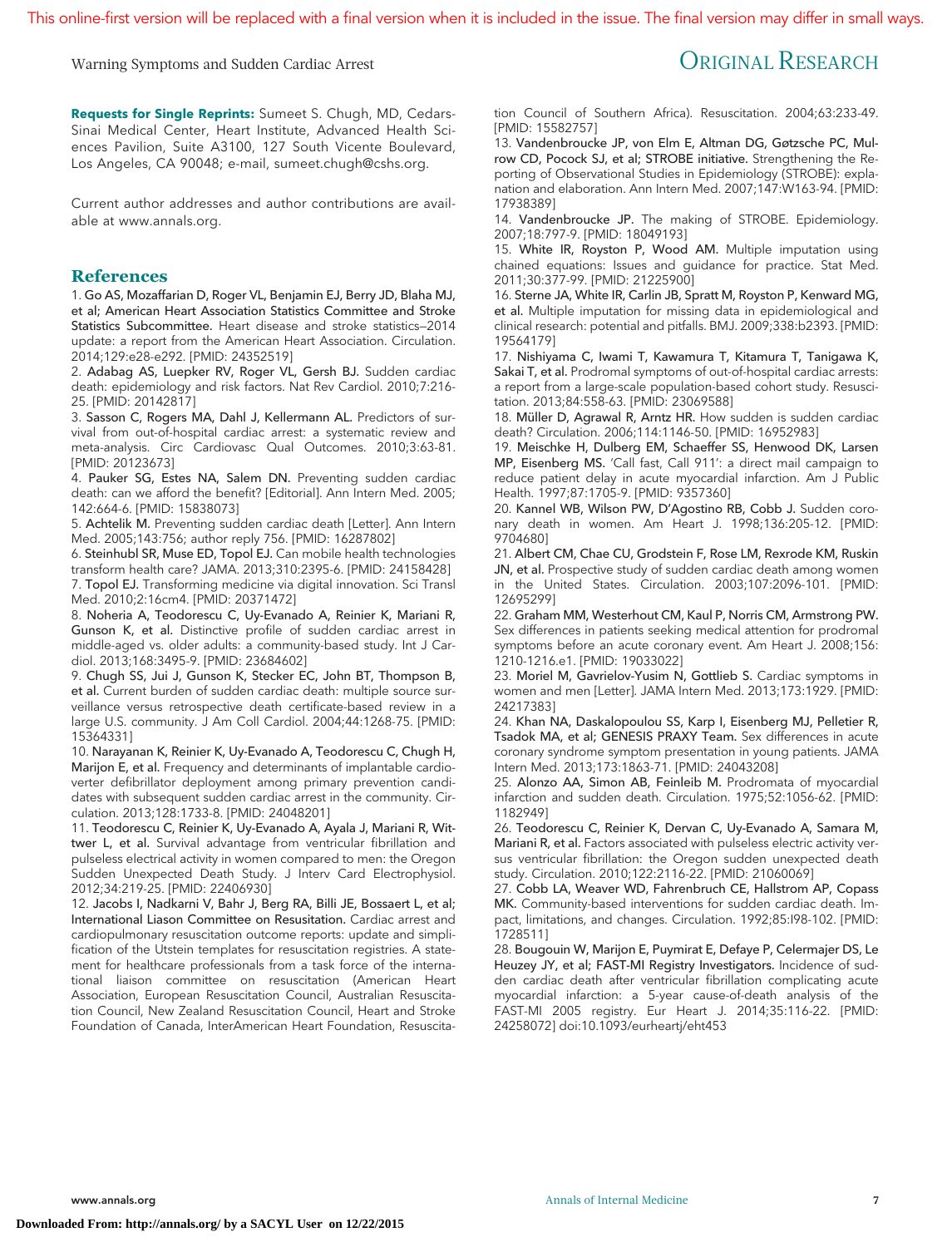**Current Author Addresses:** Drs. Marijon, Dumas, Karam, and Jouven: Cardiology Department, European Georges Pompidou Hospital, 20-40 rue Leblanc, 75908 Paris Cedex 15, France.

Drs. Uy-Evanado, Reinier, Teodorescu, Narayanan, and Chugh: Cedars-Sinai Medical Center, Heart Institute, Advanced Health Sciences Pavilion, Suite A3100, 127 South Vicente Boulevard, Los Angeles, CA 90048.

Dr Dumas: Departement of Emergency Medicine, Cochin Hospital, 27 Rue du Faubourg Saint-Jacques, 75014 Paris, France.

Dr. Gunson: Department of Pathology, Oregon Health & Science University, 3181 Southwest Sam Jackson Park Road, Portland, OR 97239.

Dr. Jui: Department of Emergency Medicine, Oregon Health & Science University, 3181 Southwest Sam Jackson Park Road, Portland, OR 97239.

*Appendix Table 1.* Primary Sources for SCA Symptom Information\*

| Value, $n$ $(\%)$ |
|-------------------|
| 602 (72)          |
| 549               |
| 39                |
| 8                 |
| 6                 |
|                   |
| 137 (17)          |
| 80                |
| 45                |
| 12                |
|                   |
| 92 (11)           |
| 92                |
|                   |

EMS = emergency medical services; ICU = intensive care unit; SCA = sudden cardiac arrest.

\* Identification of sources of information was possible in 831 (out of 839).

**Author Contributions:** Conception and design: E. Marijon, J. Jui, S.S. Chugh.

Analysis and interpretation of the data: E. Marijon, F. Dumas, N. Karam, K. Narayanan, S.S. Chugh.

Drafting of the article: E. Marijon, N. Karam, S.S. Chugh.

Critical revision of the article for important intellectual content: E. Marijon, N. Karam, K. Reinier, K. Narayanan, J. Jui, X. Jouven, S.S. Chugh.

Final approval of the article: E. Marijon, F. Dumas, N. Karam, K. Reinier, S.S. Chugh.

Provision of study materials or patients: K. Gunson, J. Jui, S.S. Chugh.

Statistical expertise: E. Marijon, F. Dumas, N. Karam, K. Reinier, X. Jouven.

Obtaining of funding: S.S. Chugh.

Administrative, technical, or logistic support: J. Jui.

Collection and assembly of data: A. Uy-Evanado, C. Teodorescu, J. Jui, S.S. Chugh.